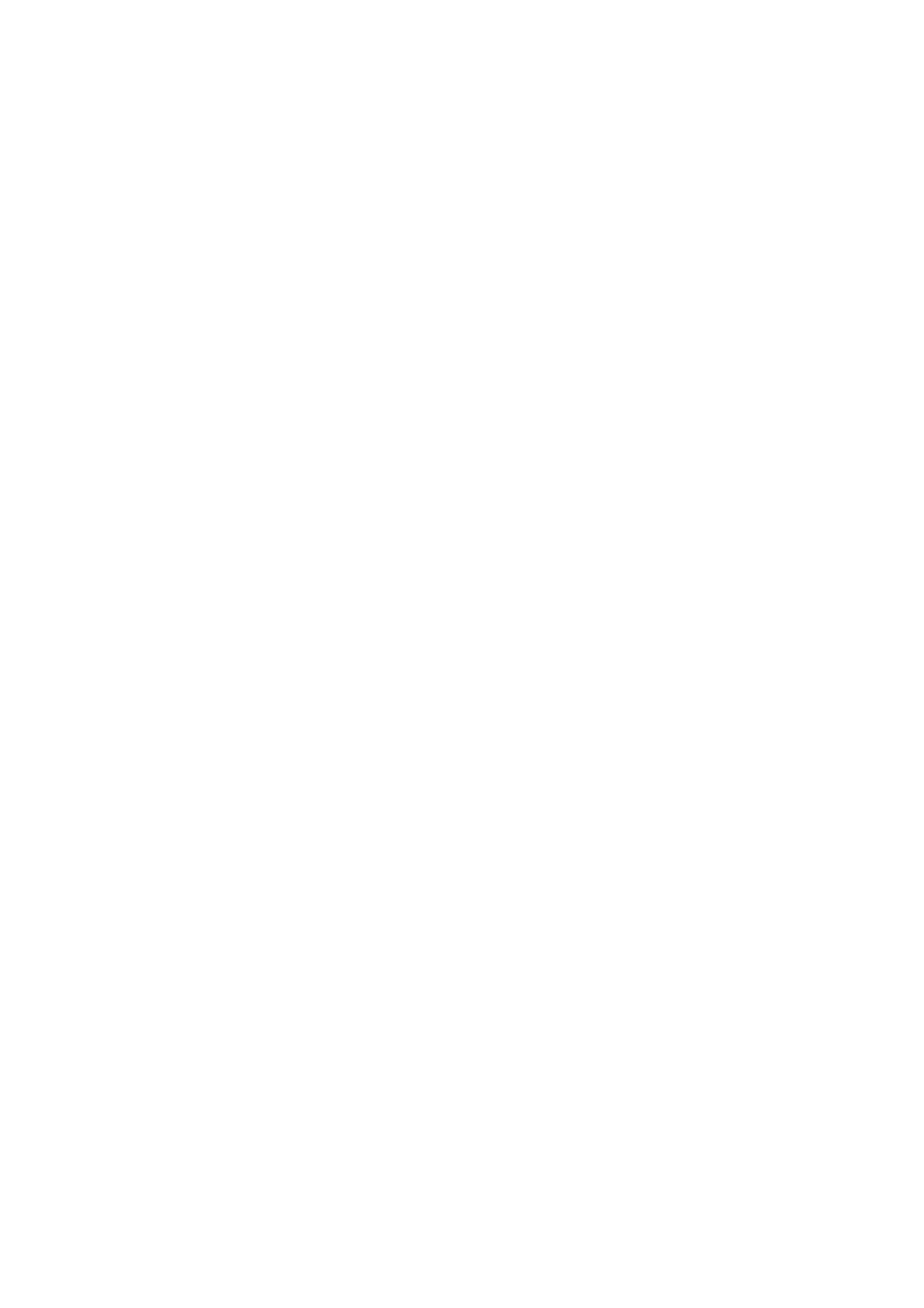*This public bill, which originated in the Legislative Assembly, has passed and is now ready for presentation to the Legislative Council for its concurrence.*

> *Clerk of the Legislative Assembly. Legislative Assembly, Sydney,* , 2010



New South Wales

## **Gas Supply Amendment Bill 2010**

Act No , 2010

An Act to amend the *Gas Supply Act 1996* to make further provision, and to clarify the regulatory framework, in relation to gasfitting work, autogas work, gas installations, autogas installations and gas appliances.

*EXAMINED*

*Assistant Speaker*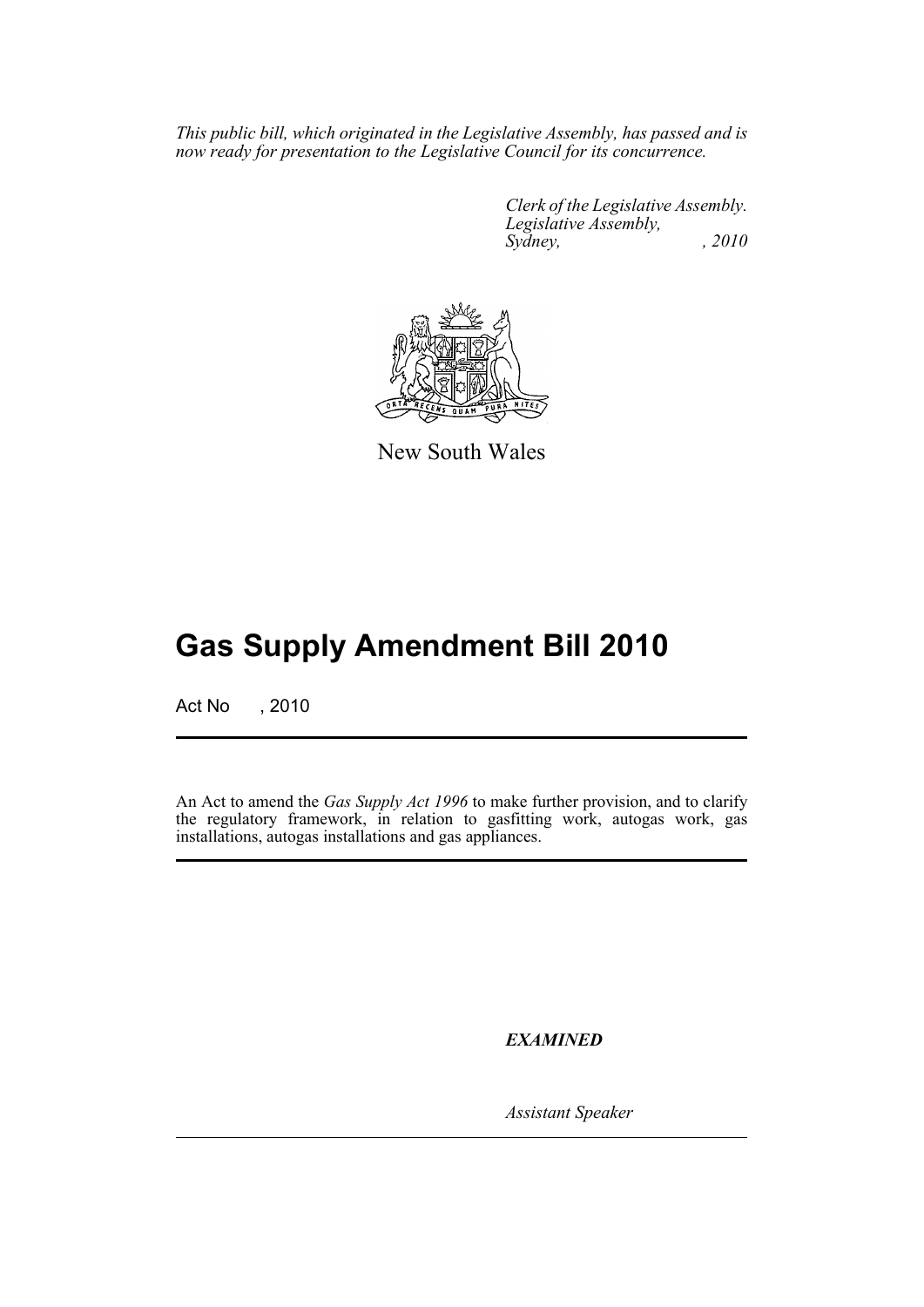<span id="page-3-1"></span><span id="page-3-0"></span>

| The Legislature of New South Wales enacts:                           | 1             |
|----------------------------------------------------------------------|---------------|
| Name of Act                                                          | $\mathcal{P}$ |
| This Act is the Gas Supply Amendment Act 2010.                       | 3             |
| Commencement                                                         | 4             |
| This Act commences on a day or days to be appointed by proclamation. | 5             |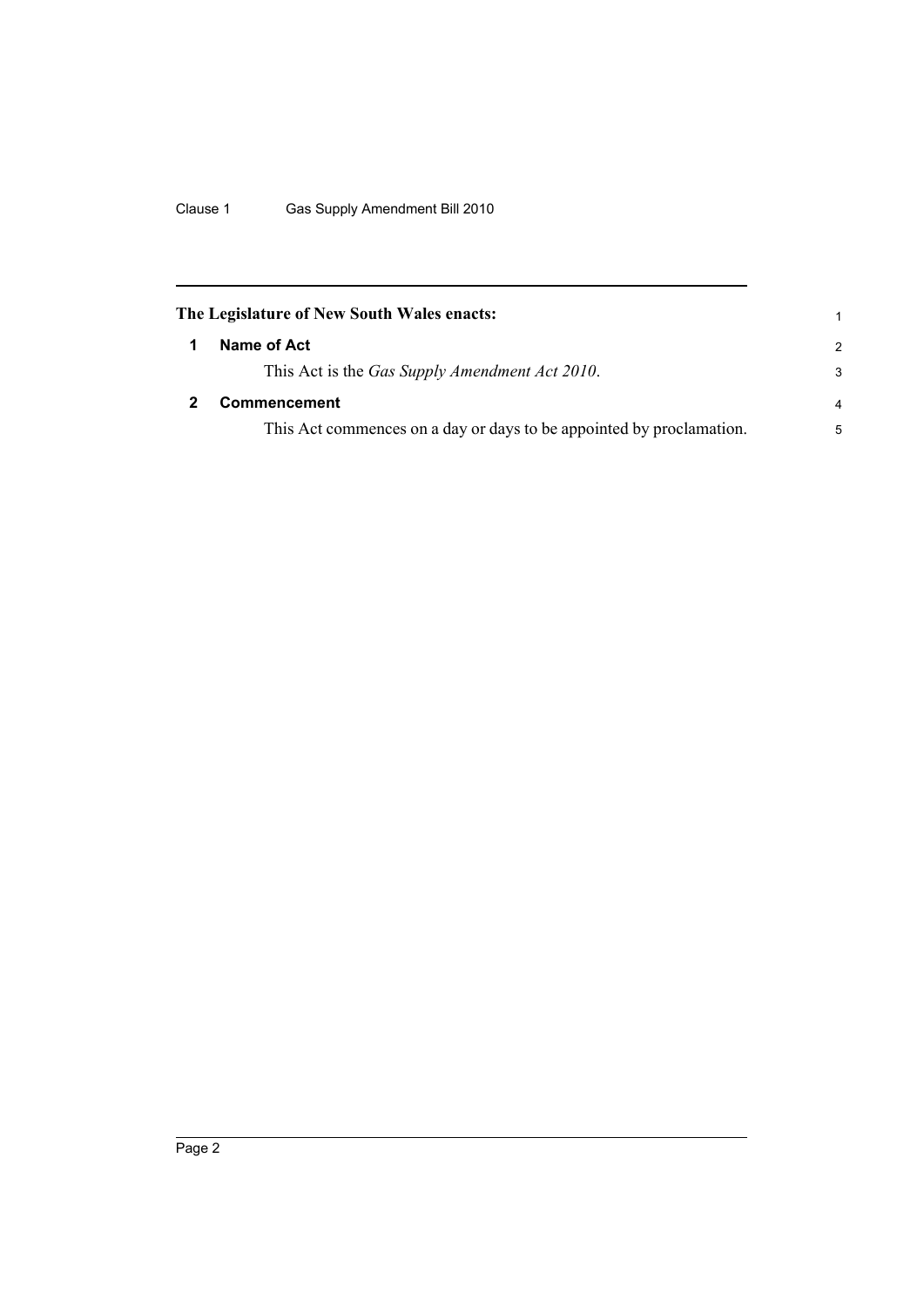Gas Supply Amendment Bill 2010

Amendment of Gas Supply Act 1996 No 38 Schedule 1

### <span id="page-4-0"></span>**Schedule 1 Amendment of Gas Supply Act 1996 No 38 [1] Section 55 Powers of entry** Insert after section 55 (2): (2A) A person appointed under section 18 of the *Fair Trading Act 1987* as an investigator for the purposes of any provision of this Act that is administered by the Minister for Fair Trading (or any regulations made under such a provision): (a) may enter any premises for the purpose of ascertaining whether an offence against the provision (or the regulations made under the provision) has been committed, and (b) is taken to be an inspector for the purposes of this Act (except section 77). **[2] Section 77 Inspectors** Insert at the end of the section: **Note.** For the purposes of any provisions of this Act administered by the Minister for Fair Trading (and any regulations made under any such provisions), investigators may be appointed under section 18 of the *Fair Trading Act 1987*. **[3] Section 83 Regulations** Omit section 83 (2) (g) and (g1). Insert instead: (g) the carrying out of work involving the installation or replacement of a gas meter or any part of the basic metering equipment, (g1) the installation, alteration, extension or repair of, or any other work on, a consumer service, **[4] Section 83A Regulations as to gas appliances, gas and autogas installations, gasfitting and autogas work and gas meters** Omit section 83A (e). Insert instead: (e) gas installations and the carrying out of gasfitting work, (e1) autogas installations and the carrying out of autogas work, **[5] Section 83A (g)** Insert after section 83A (f): (g) fees, charges and payments relating to the matters in paragraphs  $(a)$ – $(f)$ . 1  $\mathfrak{p}$  $\overline{a}$ 4 5 6 7 8  $\alpha$ 10 11 12 13 14 15 16 17 18 19  $20$ 21 22 23 24 25 26 27 28 29 30 31 32 33 34 35 36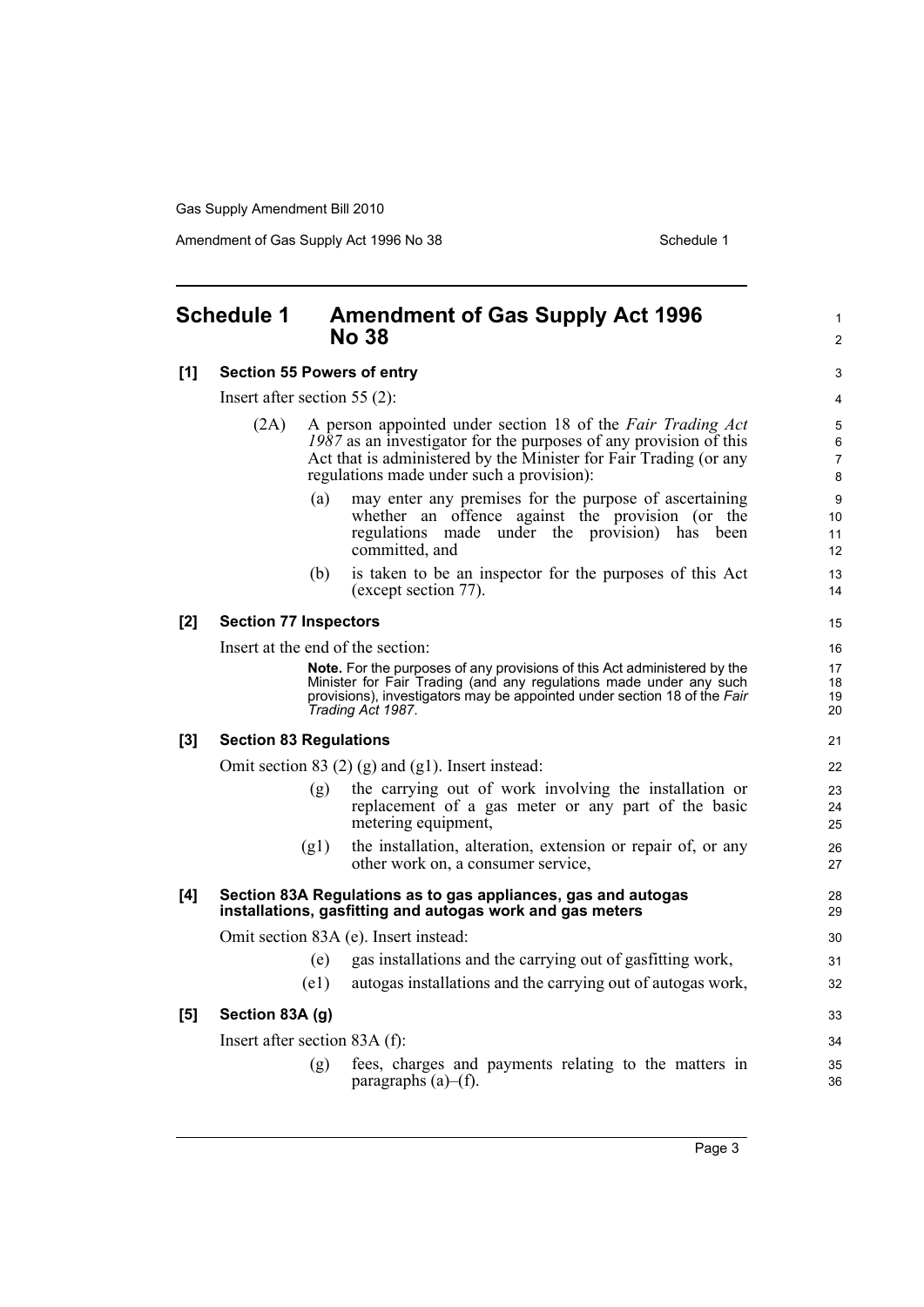Gas Supply Amendment Bill 2010

Schedule 1 Amendment of Gas Supply Act 1996 No 38

| [6] | Schedule 2 Savings, transitional and other provisions                                                                                                                                                                                                                                                                                                                                                                                 | 1                                      |
|-----|---------------------------------------------------------------------------------------------------------------------------------------------------------------------------------------------------------------------------------------------------------------------------------------------------------------------------------------------------------------------------------------------------------------------------------------|----------------------------------------|
|     | Insert at the end of clause $1(1)$ :                                                                                                                                                                                                                                                                                                                                                                                                  | 2                                      |
|     | Gas Supply Amendment Act 2010                                                                                                                                                                                                                                                                                                                                                                                                         | 3                                      |
| [7] | <b>Dictionary</b>                                                                                                                                                                                                                                                                                                                                                                                                                     | 4                                      |
|     | Omit the definitions of gas appliance, gas installation and gasfitting work.                                                                                                                                                                                                                                                                                                                                                          | 5                                      |
|     | Insert in alphabetical order:                                                                                                                                                                                                                                                                                                                                                                                                         | 6                                      |
|     | <b>basic metering equipment</b> means a gas meter and any equipment<br>prescribed by the regulations for the purposes of this definition<br>when used in conjunction with gas meters.                                                                                                                                                                                                                                                 | 7<br>8<br>9                            |
|     | <b><i>consumer service</i></b> means any pipe or system of pipes used to<br>convey or control gas, and any associated fittings and equipment,<br>that are connected to a gas network upstream of the gas supply<br>point, but does not include any part of a gas network.                                                                                                                                                             | 10<br>11<br>12<br>13                   |
|     | <b>gas appliance</b> means any gas burning or gas using appliance that<br>is manufactured, adapted or designed for connection to a gas<br>installation, whether by means of a gas outlet socket or otherwise,<br>and includes any liquefied petroleum gas dispenser, catalytic<br>burner or vaporiser, but does not include an internal combustion<br>engine that is installed in, or forms part of, a vehicle, vessel or<br>machine. | 14<br>15<br>16<br>17<br>18<br>19<br>20 |
|     | <b>gas container</b> includes a gas cylinder, a gas cartridge, a pressure<br>vessel and a gas tank.                                                                                                                                                                                                                                                                                                                                   | 21<br>22                               |
|     | gas installation means:                                                                                                                                                                                                                                                                                                                                                                                                               | 23                                     |
|     | any pipe or system of pipes used to convey or control gas,<br>(a)<br>and any associated fittings and equipment, that are<br>downstream of the gas supply point, but does not include<br>anything beyond the gas installation end point, and                                                                                                                                                                                           | 24<br>25<br>26<br>27                   |
|     | (b)<br>any flue that is downstream of the gas supply point,                                                                                                                                                                                                                                                                                                                                                                           | 28                                     |
|     | but does not include an autogas installation.                                                                                                                                                                                                                                                                                                                                                                                         | 29                                     |
|     | gas installation end point means:                                                                                                                                                                                                                                                                                                                                                                                                     | 30                                     |
|     | in the case of a gas installation to which gas is supplied<br>(a)<br>from a gas network-the gas outlet socket, or                                                                                                                                                                                                                                                                                                                     | 31<br>32                               |
|     | (b)<br>in any other case—the control valve or other connection<br>point of a gas appliance or of another gas container.                                                                                                                                                                                                                                                                                                               | 33<br>34                               |
|     | <b>gas network</b> means a distribution pipeline or a distribution<br>system.                                                                                                                                                                                                                                                                                                                                                         | 35<br>36                               |